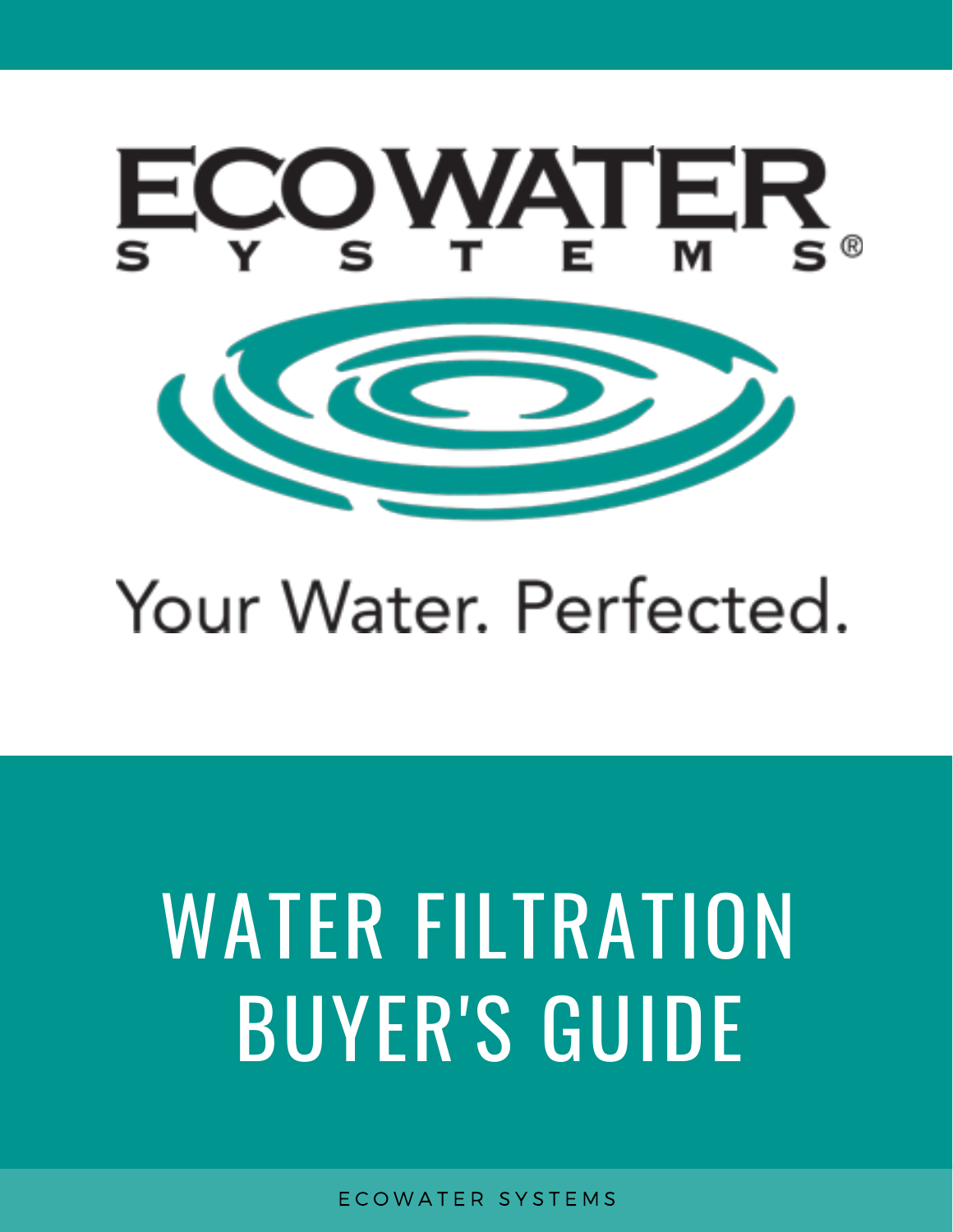## HOW DOES YOUR WATER GET CONTAMINATED?



SO THE QUESTION IS… HOW DOES THIS AFFECT YOUR DRINKING WATER?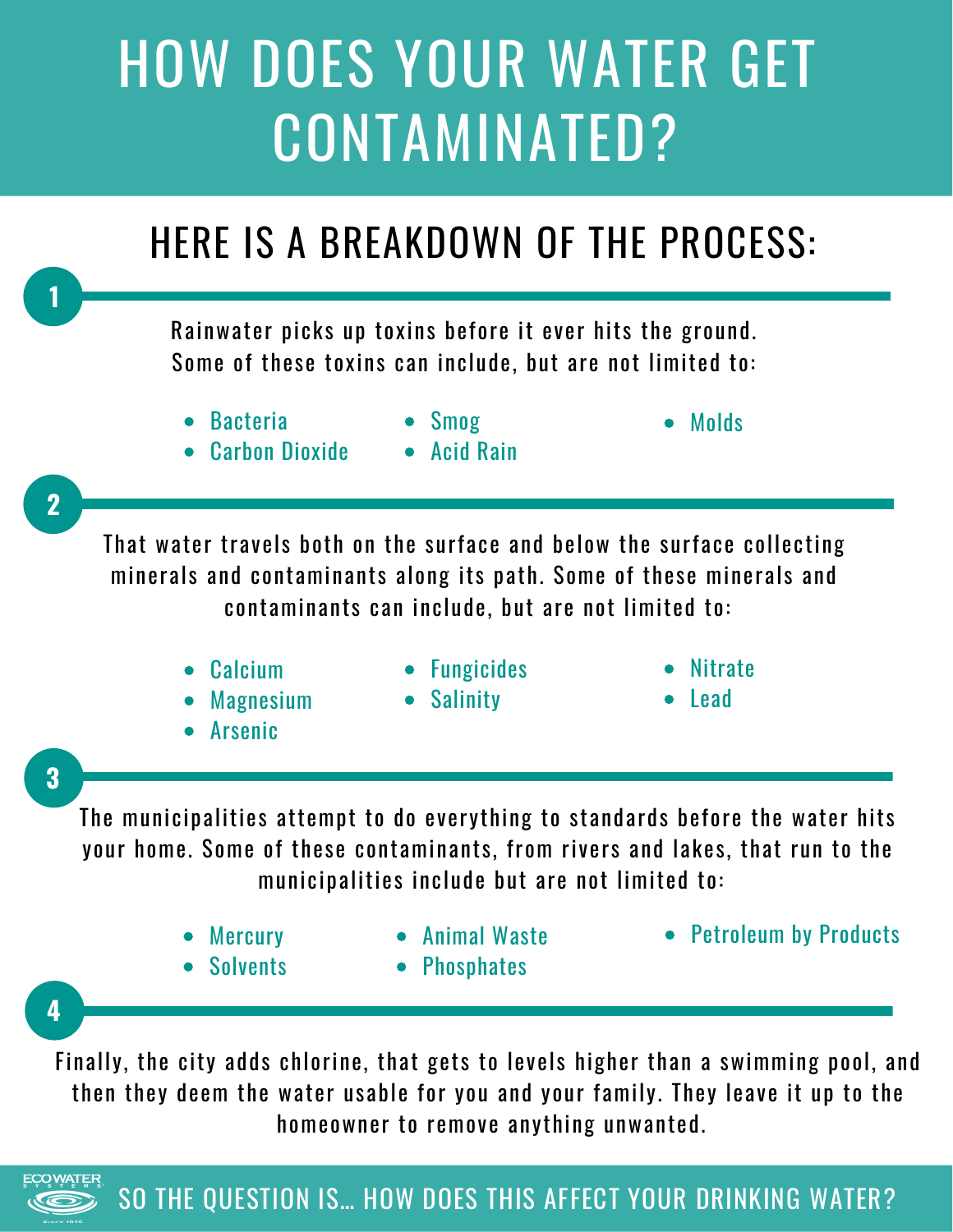## WHAT CONTAMINANTS ARE BAD FOR YOU?

### CALCIUM & MAGNESIUM

Calcium and magnesium dissolved in water are the two most common minerals that make water "hard." The degree of hardness becomes greater as the calcium and magnesium content increases. Calcium and Magnesium are a leading cause of kidney stones.

### INDICATIONS OF HARD WATER

Hard water interferes with almost every cleaning task from laundering and dishwashing to bathing and personal grooming.

- Clothes laundered in hard water may look dingy and feel harsh and scratchy.
- Dishes and glasses will be spotted when dry.
- Hard water may cause a film on shower doors, shower walls, bathtubs, sinks, faucets, etc.
- Hair washed in hard water may feel sticky and look dull.
- Water flow may be reduced by deposits in pipes.

Dealing with hard water problems in the home can be a nuisance. The amount of hardness in water affects the amount of soap and detergent necessary for cleaning.

Soap used in hard water combines with the minerals to form a sticky soap scum. Bathing with soap in hard water leaves a film of soap scum

on the skin.

The film prevents removal of soil and bacteria. Soap scum on hair will make it dull, lifeless and difficult to manage.

When doing laundry in hard water, soap scum lodges itself in fabric during washing that makes fabric stiff and rough. Chlorine is like bleach and tears up fabrics.

- Chlorine causes the loss of brightness in colors.
- Soap scum left in cloths can cause a sour odor to develop in
- $\bullet$  clothes.
- Continuous laundering in hard water can shorten the life of
- clothes by 50%.



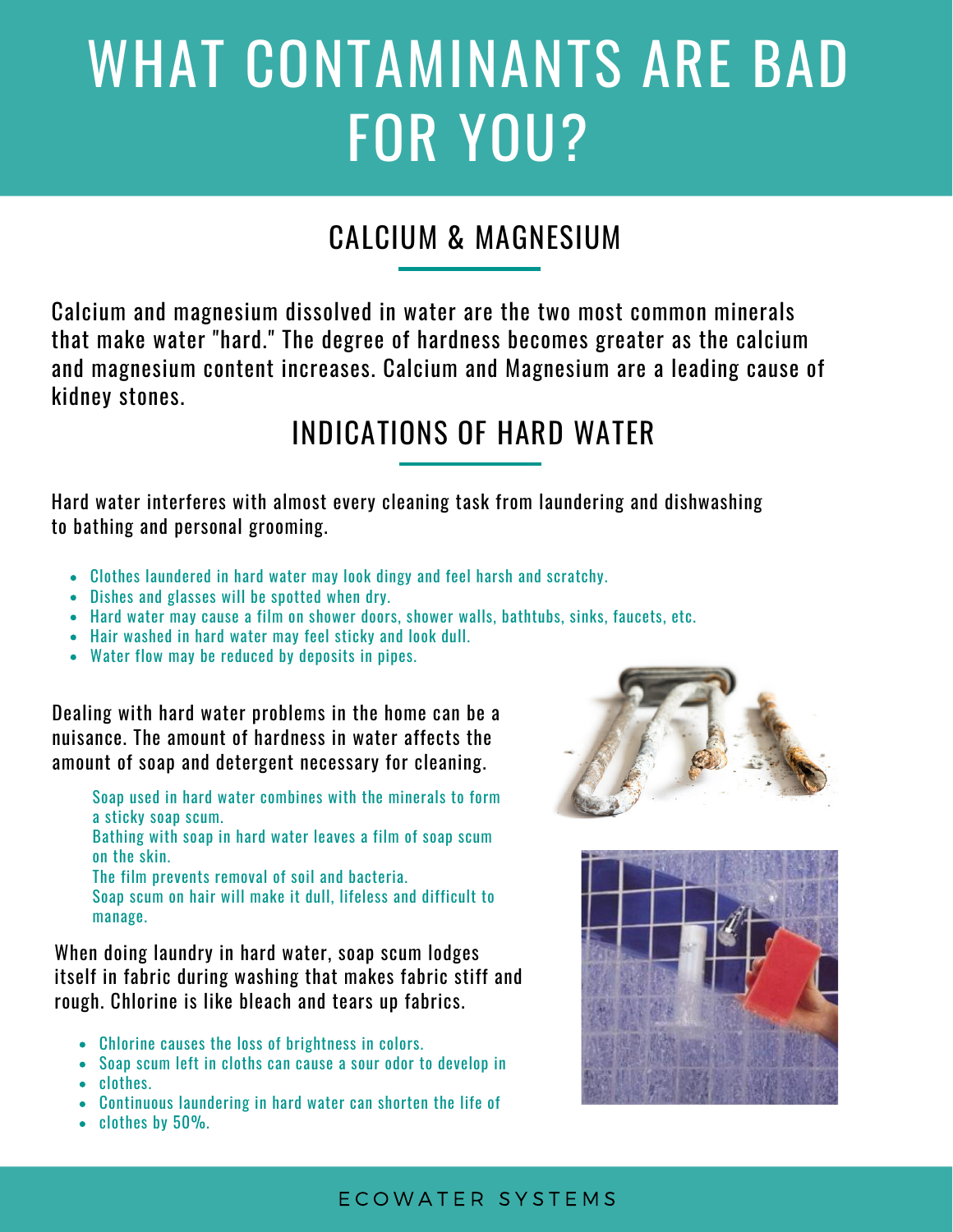#### IRON

Iron accounts for 5% of all the earth's crust-that is why the element can be found in just about all types of water supplies whether it is from the ground, surface, or well water. Iron in water is more of a nuisance than a health problem. Iron can be present as more than one form and can change forms when exposed to air, heat or chlorine.

Some symptoms of having too much iron in your water:

- Metallic or distorted taste in your water
- Brown-red stains on fixtures, dishes or laundry
- Water turning brown or red when drawn from the tap
- Clothing becomes discolored when laundered
- Tends to darken beverages.



Iron



And these are just a few….

The forms of iron that can be most commonly found in your water are:

**Clear Water Iron:** Clear water iron is otherwise known as ferrous iron. It is dissolved in water and will be clear at first. It will gradually turn slightly yellow or brown as the iron oxidizes.

**Red Water Iron:** Red water iron s otherwise known as ferric iron. It is clear water iron that has oxidized to a particle form. These yellow, red orange or reddish particles are suspended in water and will settle out after a short period of time.

**Colloidal Iron:** This iron is red water iron that is too small to be filtered by standard means. Colloidal iron will stay in suspension giving the water a redpink turbid cast.

**Organic Iron:** Organic iron is bound or complex to organic compounds such as tannin or humoic acids. It can be colorless but occurs most often as a yellow, yellowish-brown or pink color.

**Bacterial Iron:** A bacteria that feeds on clear water iron using it in their metabolic processes. It will cause staining, plugging, taste and odor issues.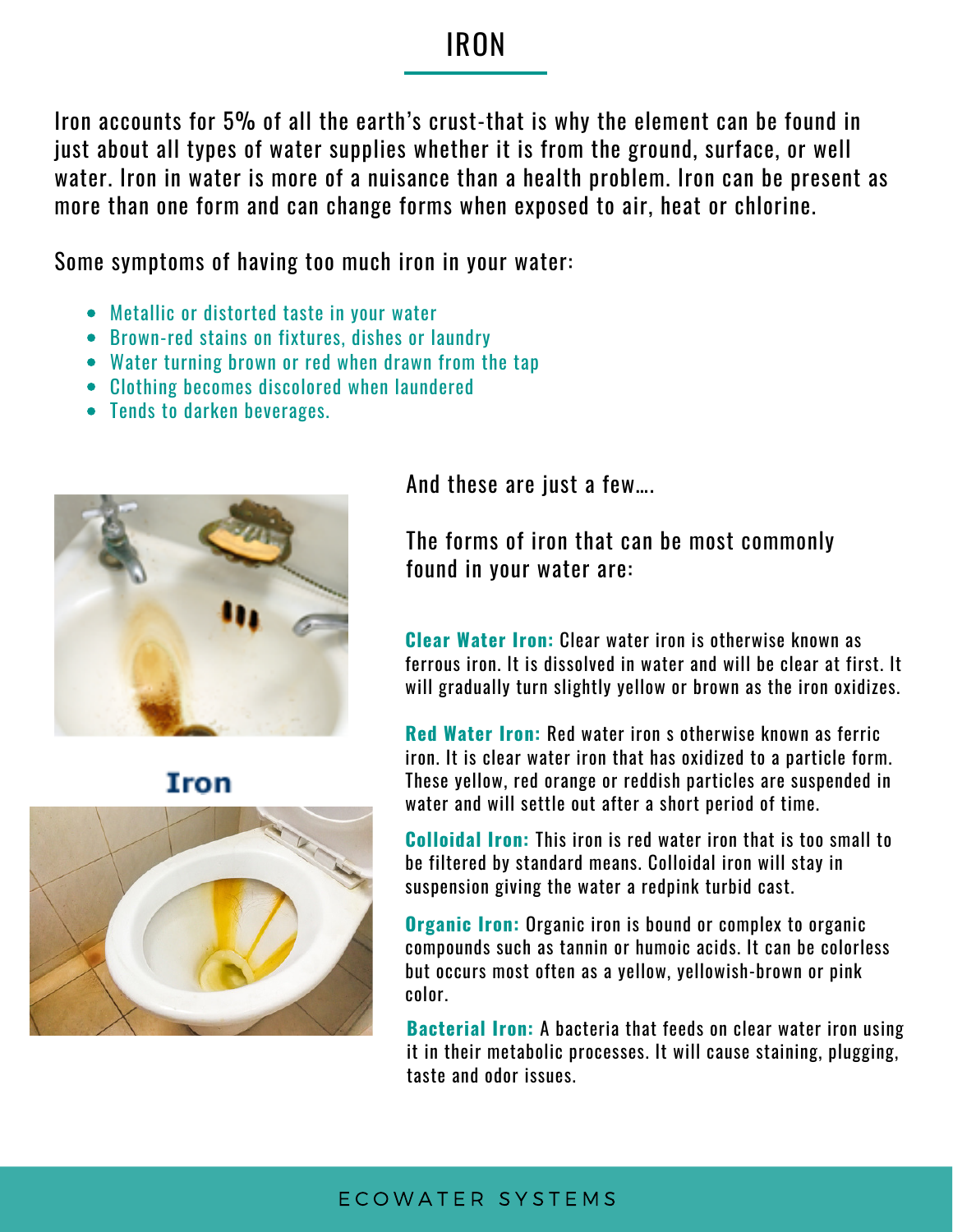### MANGANESE

Manganese is less abundant than iron but whose behavior closely parallels. Deposits of manganese will collect in the plumbing of your house and appear when tap water is drawn. The bacteria can also cause clogging in piping and fittings. The difference between manganese and iron is that manganese oxidizes more slowly and requires more oxygen.

Some of the symptoms that occur if you have a high level of manganese:

- Black sediment
- Blackish turbidity
- Black water
- Clogged pipes

## OTHER CONTAMINANTS

**Tannins:** When we refer to tannins in water supplies, we refer potentially to a number of such organic compounds that may be present. Two broad subcategories are humic and fulvic acids giving the typical tea color to the water.

**Sodium:** Most water contains some sodium which naturally leaches from rocks and soils. An excess of sodium in water may cause a salty taste or odor, as well as presenting long-term health effects.

**E-coli:** E. coli comes from human and animal wastes. During rainfalls, snow melts, or other types of precipitation, E. coli may be washed into creeks, rivers, streams, lakes, or groundwater. When these waters are used as sources of drinking water and the water is not treated or inadequately treated, E. coli may end up in drinking water.

**Nitrate:** Drinking water high in nitrate is potentially harmful to human and animal health. Nitrate (NO3) is a naturally occurring form of nitrogen (N) which is very mobile in water. It is essential for plant growth and is often added to soil to improve productivity.





**Bacteria** 

**There are many other contaminants to think about and the best way to see what is in your water is by contacting a company like EcoWater Systems and request a free water analysis**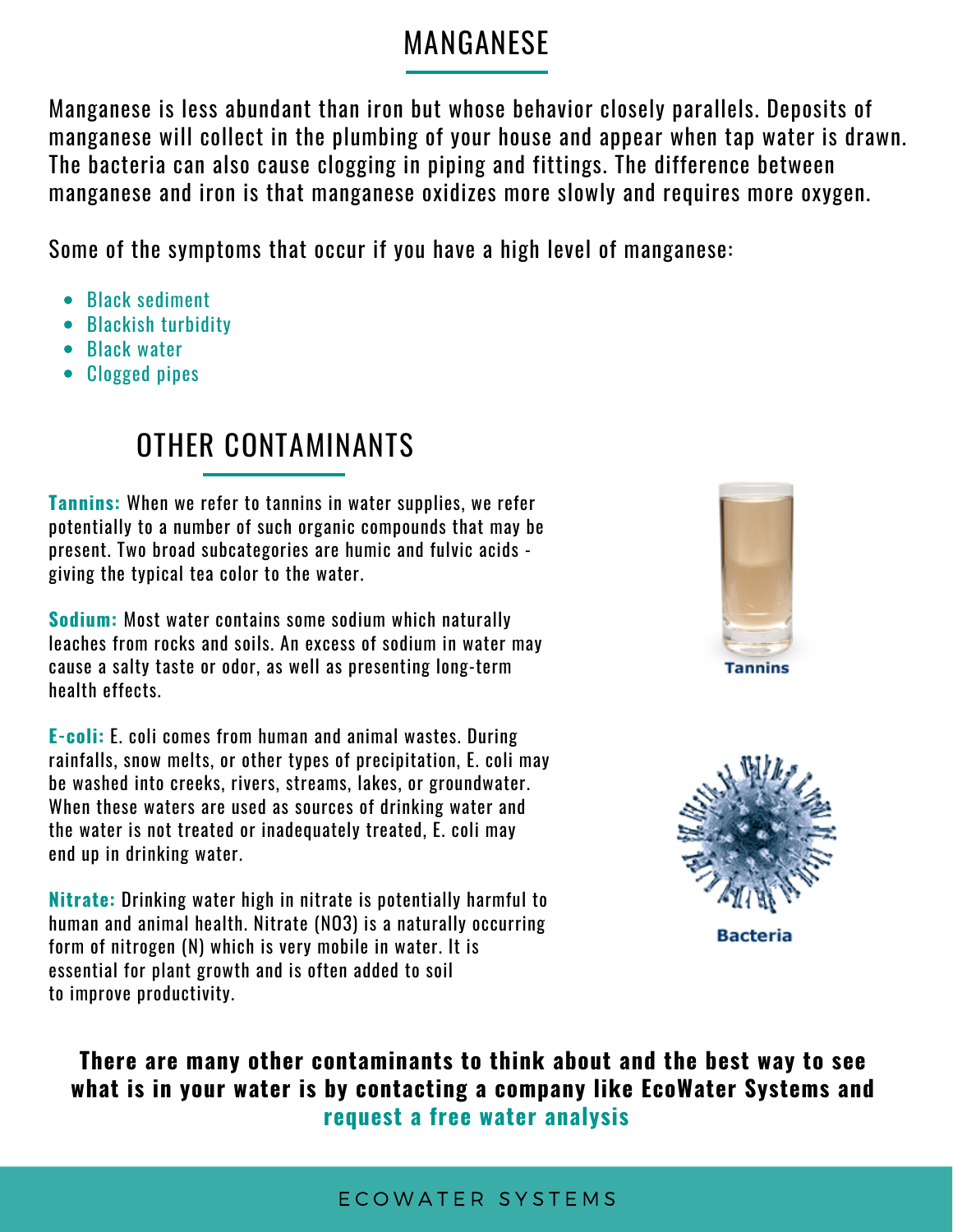## DO I REALLY NEED WATER FILTRATION?

A water filtration system is a system that removes impurities from your tap water. This water may be used in your bath, kitchen, and laundry and anywhere else water is used.

A water filtration system should ultimately work two-fold for the best effect: First, you have a system that performs water conditioning which is a treatment to take care of "hard water". As discussed earlier, hard water is caused by magnesium and calcium and can make your water extremely rough on your clothes, appliances and pipes.

Secondly, you have another system that performs reverse-osmosis. Reverse osmosis treats the other impurities such as nitrates, lead and arsenic in your water by removing contaminants that you drink.

Below, we will review what water conditioning and reverse-osmosis means and how it will benefit your water at home.

## WATER CONDITIONING

It is important to know the difference between a system that performs just water softening and one that performs water refining.

A system that just softens your water makes it simply "soft". It does this by removing hard minerals such as calcium and magnesium and replacing them with a soft mineral like salt, hence the word softener. It will not remove ANY other contaminants that are in your water.

An EcoWater Refiner not only softens your water using potassium, not sodium but also removes other bad contaminants, such as chlorine. Chlorine is one of the number one reasons for dry skin and a leading irritant for eczema and psoriasis.

Adding the reverse osmosis system takes away any other pollutants and contaminants that are in your water such as lead and arsenic. The result: 95-99% pure drinking water.

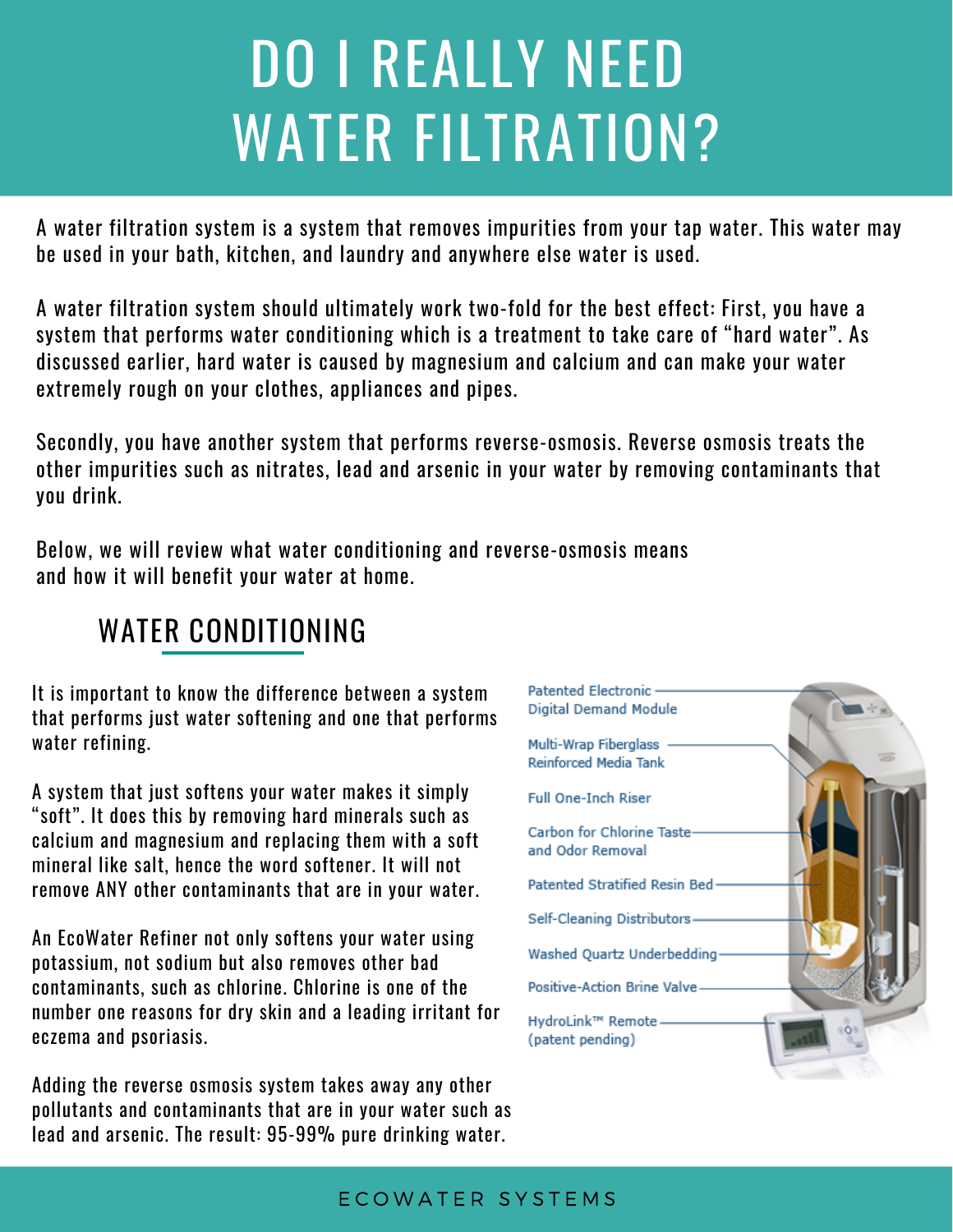## REVERSE OSMOSIS

#### To understand reverse osmosis, first, let us take a look at what osmosis is.

**OSMOSIS:** A process by which molecules of a solvent tend to pass through a semi-permeable membrane from a less concentrated solution into a more concentrated one, thus equalizing the concentrations on each side of the membrane.

So, now that we understand the basics of osmosis, reverse osmosis is the idea that the direction of the water passing through the membrane will reverse.

The sheer force of outside pressure presses the water through the membrane.

The membrane again allows the water to pass while filtering the dissolved solids out of the solution. Some of the benefits of reverse osmosis include:

- Can move virtually 90-99% of all organic compounds, particles
- and ions
- so that you have better and safer drinking water.
- Low energy requirement.
- Allows oxygen to pass so that the water does not taste flat.
- Does not require chemical additions to your water.

#### **So do you need a water filtration system?**

Well, if you are worried about contaminants that may be in your water, it is important to get a FREE water analysis

Here are some sure signs that you may need one:

Dry skin Soap scum Spots on your dishes Rough clothes Clogged pipes Dirty rings in your bath and toilet Cloudy water from your tap Smelly water Water with a bad taste

the list goes on and [on......](https://ecowaternewmexico.com/contact/)